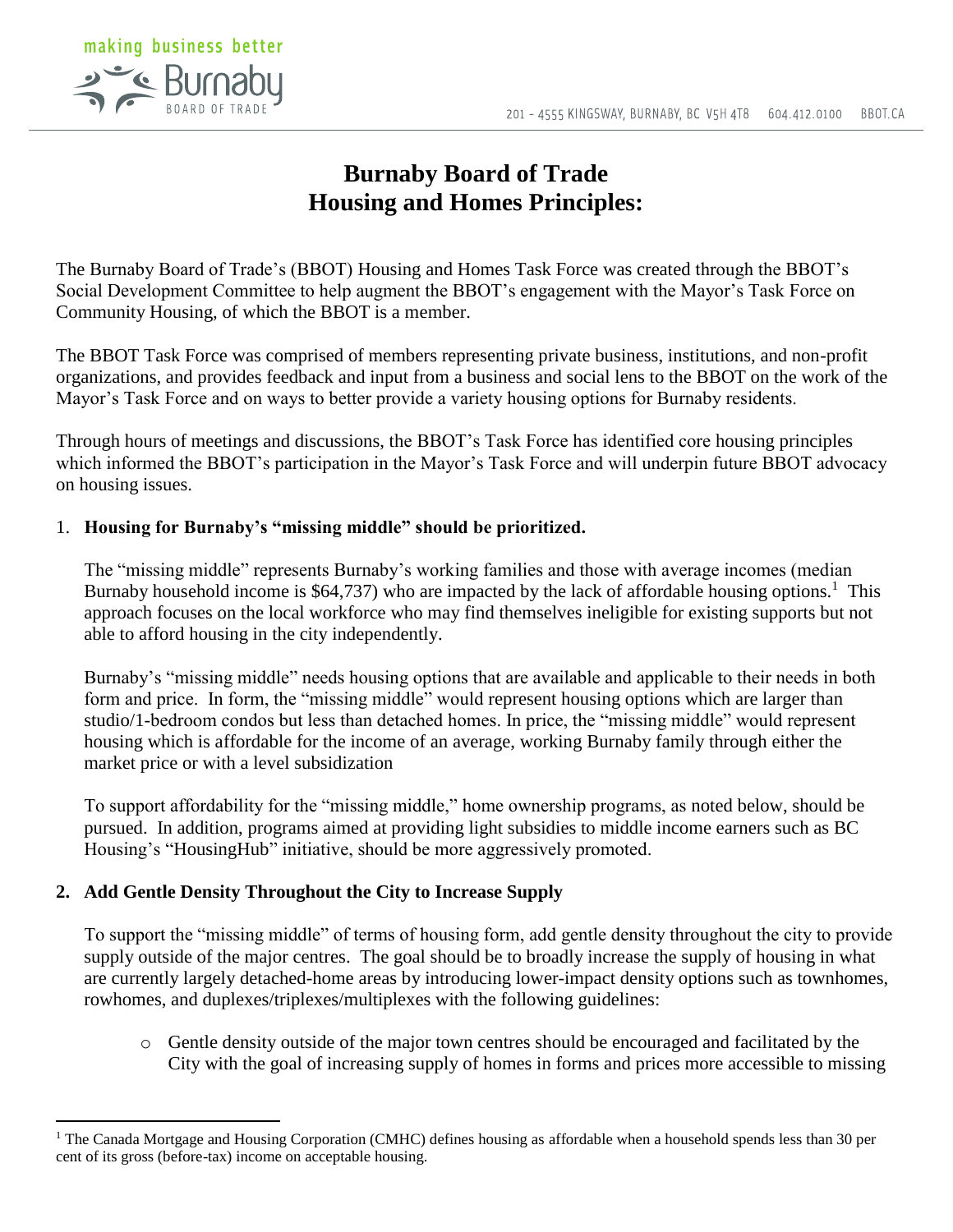

#### middle

- o Increased gentle density should be focused along existing transit corridors and major thoroughfares, and around Burnaby's post-secondary institutions, but outside of the existing four town centres and SkyTrain station neighbourhoods
- o As we expand locations for housing, residential development should not, however, be allowed to encroach upon industrial lands. Industrial lands are an endangered species, and we cannot allow conversion to housing. We would support, and encourage, in-fill housing and gentle density adjacent to industrial lands to support close-to-work housing
- o Flexible in-fill density such carriage homes or laneway homes should be allowed in more neighbourhoods to provide less-expensive accommodation, plus as options for seniors to downsize in place

#### 3. **Facilitate the Creation of More Complete, Mixed Use Communities**

Update community plans to facilitate the creation of more "complete communities" outside of the major town centres and already-defined areas.

These communities should aim to be socio-economically diverse, accessible and age-friendly, and as density is added attention should be given to facilitating and encouraging a more complete mix of land uses including residential, commercial, retail, non-profit/community, recreation, institution and others.

A goal of this action would be to encourage the development of more closely-knit communities, with increased availability of services inside the community to decrease the need for inter-community travel.

#### 4. **Increase Internal City of Burnaby Capacity to Accelerate Processing**

To facilitate the development and construction of homes across the housing spectrum, the City should aim to accelerate its internal approval and permitting process across the Planning and Building department.

With the number of initiatives and objectives related to housing and overall development at the City, Burnaby should aim to make its development and building approval processes faster and simpler across the board, including both housing and non-housing developments and buildings.

In addition, the City should consider enhancing social planning, citizen services, and parks and recreation attention given to the areas seeing increased density to help create the desired "complete communities."

#### 5. **Support Vulnerable Populations to Access Housing Through Varied Solutions and Partnerships**

People with unique experiences or abilities which may present challenges to accessing housing, and those who may face systemic barriers to housing (due to race, sexual orientation, gender identity, etc)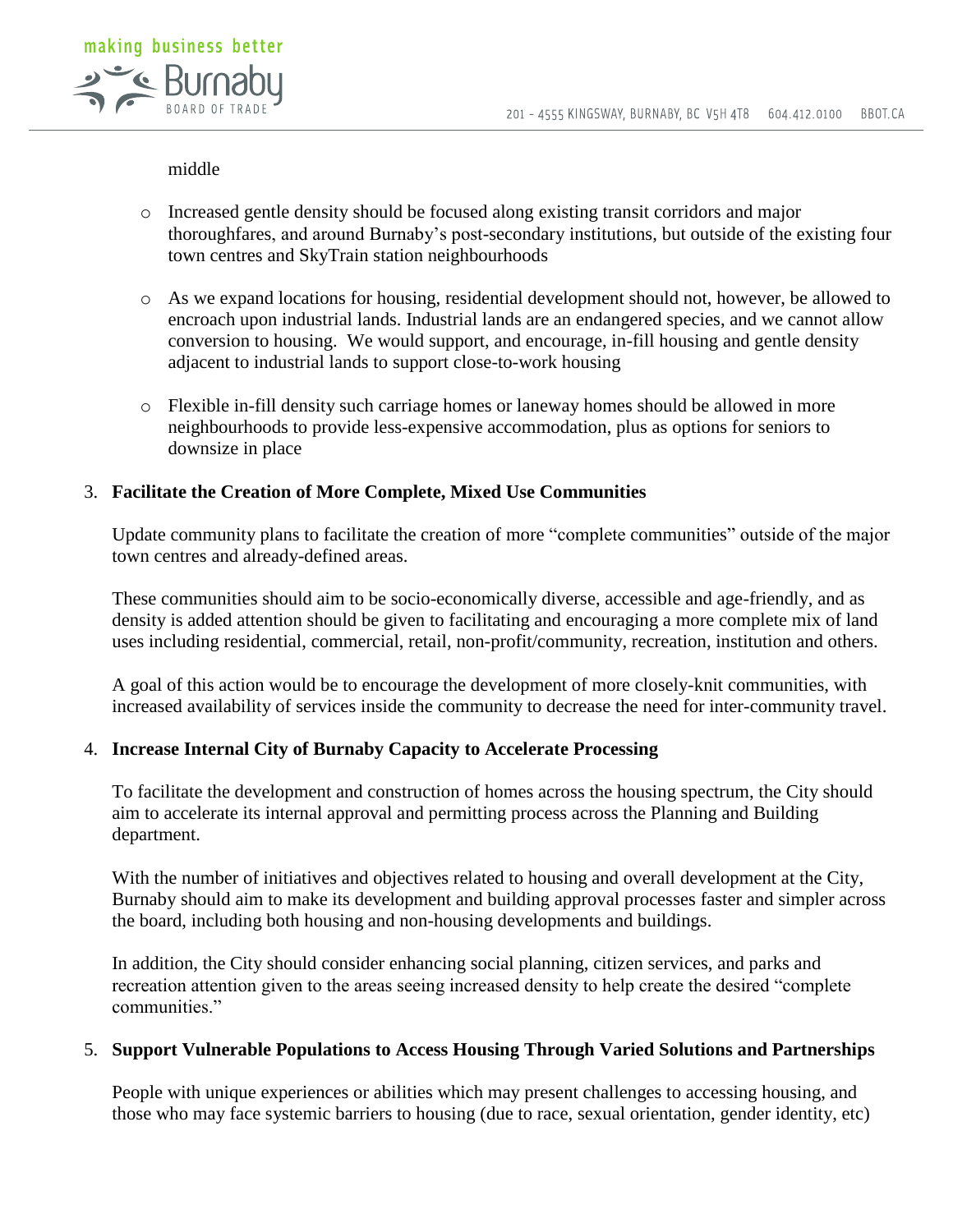

should be supported through a variety of dedicated solutions, such as:

- Adding purpose-built housing for vulnerable populations as part of major City-owned projects such as community centres or libraries
- Facilitating and supporting the redevelopment of under-utilized land owned by non-profit organizations, churches, faith-groups and legions
- Proactively seeking out partnerships with non-profits, other levels of government, postsecondary institutions, and the private sector to develop purpose-built homes for vulnerable populations
- Pursuing and seizing upon funding opportunities from senior levels of government for housing for vulnerable populations

## 6. **Supporting Home Ownership for Middle Incomes**

Besides providing supportive housing or rental housing, attention should also be given to facilitating home ownership for the "missing middle" through creative programs to support entrance to the housing market.

The City of Burnaby could support such programs itself, or could support other levels of government in their development. Such programs could take several forms including:

- o A shared equity model, whereby a non-profit entity or government program provides funding to help an individual get into the market, but retains an equity share in the property with profit going back into the overall fund (First-Time Home Buyer Incentive, Trillium Housing)
- o Ownership covenant model, whereby a restriction is placed on the property's title offering it for initial private sale at a percentage below market rates and requiring future sales of the home to be at the same percentage discount (Whistler Housing Authority, UniverCity-Verdant)
- o Down-payment support models, whereby a government program provides low-interest or nointerest loans to augment a purchaser's down payment to both allow them entrance into the market and to lower the monthly mortgage carrying costs. The loan would be repayable after a fixed-term or upon sale of the home. (BC HOME Partnership)

Other supportive home ownership options could include "tiny homes" or modular homes, co-housing programs, and co-operative housing developments.

#### 7. **Creating a Burnaby Rent Bank**

A rent bank is a low-cost, effective way of supporting those precariously housed and preventing further homelessness. The Burnaby Board of Trade and its Housing and Homes Task Force supports the creation of a rent bank to serve the need of Burnaby renters and welcomes any opportunity to engage with or support such a project by the City or an interested non-profit.